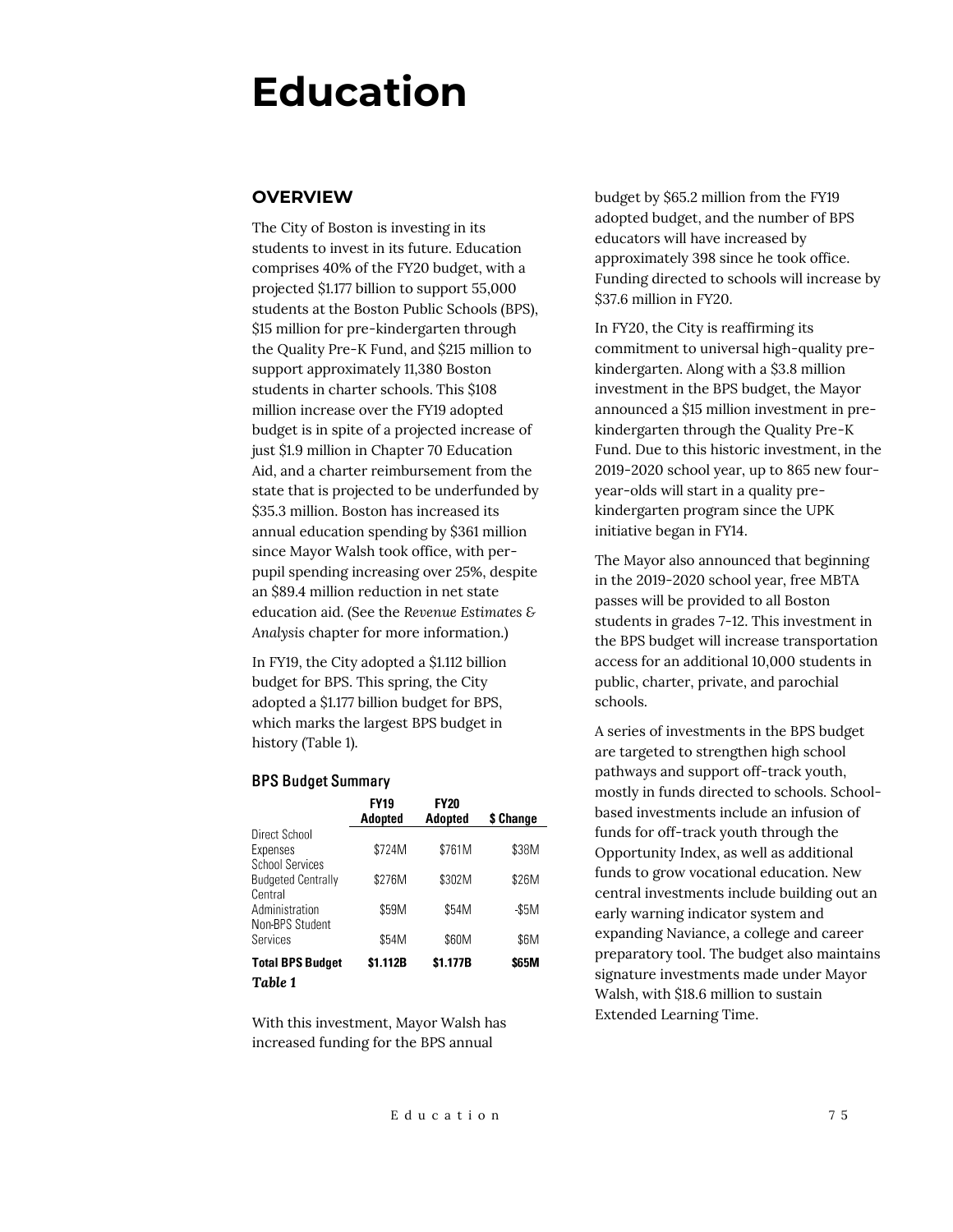The FY20 budget continues the focus on finding central office and transportation efficiencies to pour back into schools and supports. While the City Council approved a balanced budget for FY20, the district still has underlying challenges that require structural changes to allow Boston to continue to effectively invest in its students in future years.

# **BPS OPERATING BUDGET**

At a \$1.177 billion appropriation, this marks the largest BPS budget in history. The FY20 allocation makes investments to strengthen high school pathways and support off-track youth, sustain early education opportunities, and continue assisting schools with declining enrollments, particularly those that are low-performing.

Funding directed to schools will increase by \$37.6 million from the FY19 adopted budget to \$761 million.

In addition to school budgets, schools receive significant support from services that are budgeted centrally. This includes items such as transportation, certain special education services, and facility maintenance. This portion of the budget will increase 9.6% from the FY19 adopted budget to \$302 million. With these support funds added to funds budgeted at the school level, a full \$1.064 billion dollars is expected to be spent on school services. This increase is driven primarily by transportation costs, which are projected to rise to over \$125 million.

BPS is also responsible for funding services for students in Boston attending school outside of BPS, including adult education students, students placed out-of-district for special education and vocational education, and pre-kindergarten students at community based organizations (CBOs). In addition, BPS provides transportation for out-of-district special education students, and these costs comprise 23.6% of the FY20 BPS transportation budget. Total funds

budgeted for non-BPS students will increase 11.3% from the FY19 adopted budget to \$59.6 million, comprising over 5% of the overall FY20 BPS budget.

Despite rising healthcare costs, the Central Administration budget will decrease by 8.3% to \$54.2 million.

The FY20 BPS budget includes \$7 million in targeted central investments aimed at closing opportunity gaps:

- \$3.8 million to sustain high-quality prekindergarten seats in Boston, as part of the Universal Pre-K (UPK) initiative
- \$750,000 to facilitate improved outcomes for students in schools identified as needing the greatest amount of support
- \$500,000 to support improvements to family engagement at schools and BPS Welcome Centers
- \$440,000 for leadership development and technical supports for lowperforming schools
- \$375,000 to strengthen science instruction, including supplemental curriculum and professional learning
- \$364,000 to host the ISEE, the entrance exam for the district's exam schools, in students' home schools
- \$275,000 to expand Becoming a Man, a school-based group counseling program for young men in grades 7-12
- \$200,000 for an early warning indicators system to help students stay on track to graduate
- $\bullet$  \$173,000 for an executive director of school supports focused on special education
- \$150,000 to expand Naviance, a postsecondary planning tool, to all high schools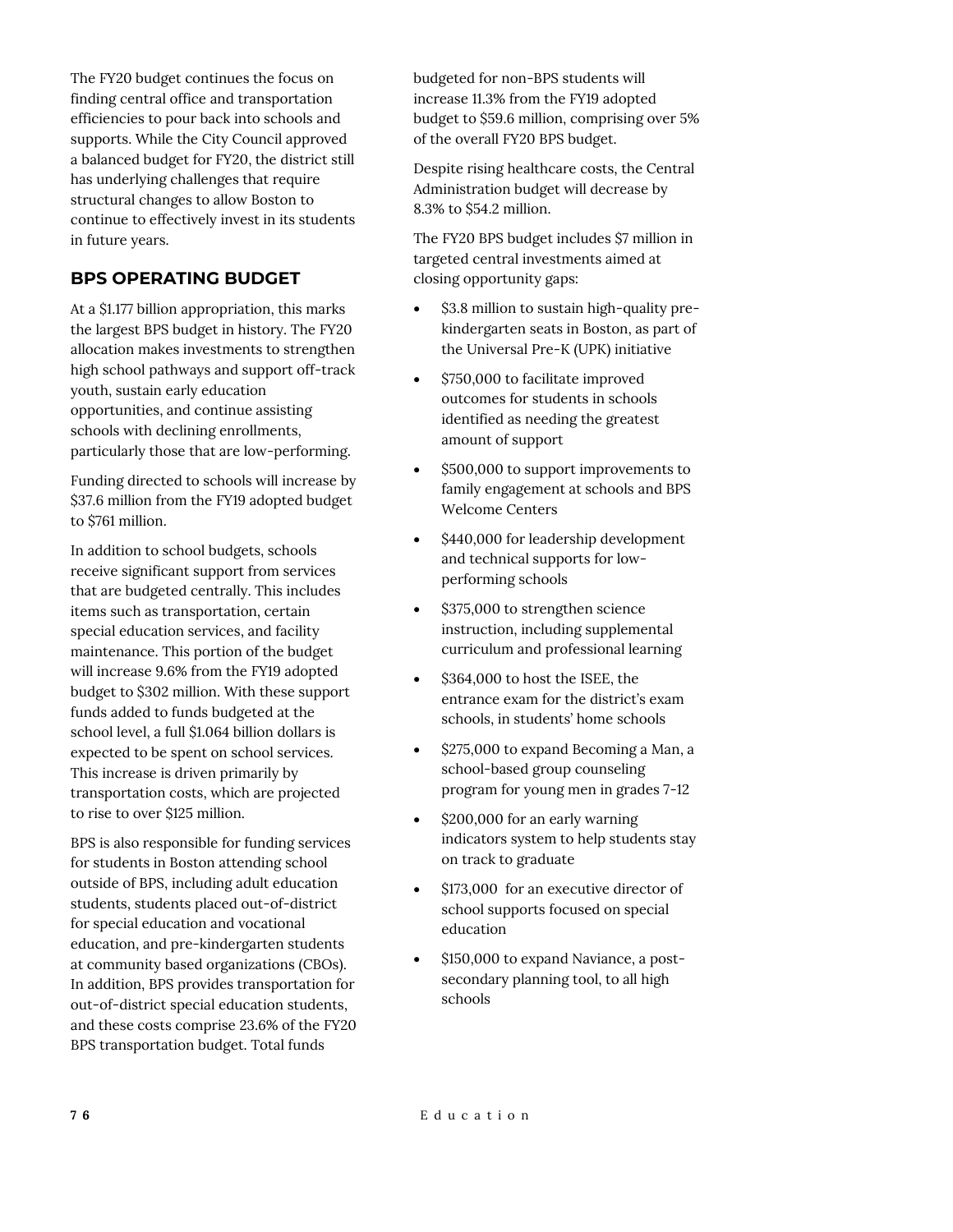\$100,000 to provide free menstrual products to 77 schools with students in grades 6-12

In addition, BPS will invest \$500,000 to expand free MBTA passes to all students in Boston in grades 7-12. Students will receive a pass whether they attend a public, charter, private, or parochial school. Under the current policy, students in grades 7-12 receive free MBTA passes if they live more than 2 miles from their school (1.5 miles for students in grades 7-8). Approximately 20,000 students currently receive free passes, and this number will increase to approximately 30,000 in FY20. This investment will greatly expand access to transportation resources for Boston students, allowing them to explore the city and the many opportunities it provides.

The budget also includes new school-based investments to address opportunity gaps and strengthen high school pathways. \$2.5 million in additional funds will be directed to schools for high-need students through the Opportunity Index, including \$500,000 to support high school students with early warning indicators. In addition, school budgets include \$2.0 million in increased soft landings for schools with declining enrollments, and \$910,000 to expand vocational programming.

As a result of collective bargaining with the Boston Teachers Union, the FY20 budget provides 2% salary increases for BPS teachers, making them among the highest paid in the country. The budget also includes 23 additional nurses to ensure a full-time nurse in every school, as well as 10 additional licensed mental health professionals. \$100,000 is provided to assist students experiencing homelessness, on top of the existing \$1.9 million investment made under Mayor Walsh.

#### **Early Childhood Education**

Under Mayor Walsh's leadership, the City has continually expanded the number of

quality pre-kindergarten seats, as part of the Universal Pre-K (UPK) initiative. In April 2019, Mayor Walsh announced the creation of a first-of-its-kind \$15 million investment in the Quality Pre-K Fund, to support the creation of a citywide mixed-delivery system with school-based programs and community-based organizations (CBOs).

Because of this historic investment, on the first day of school next year, up to 865 new four-year-olds will start in a quality prekindergarten program since the UPK initiative began in FY14, more than halfway toward the City's goal of 1,500. By leveraging private funds and state and federal dollars, the Quality Pre-K Fund will enable the City to close the existing gap in quality seats, guaranteeing every four-yearold in Boston a high-quality prekindergarten experience.

This \$15 million investment is in addition to BPS investments in UPK. The FY20 BPS budget allocates \$31.8 million for quality pre-kindergarten, including \$3.8M to replace the Preschool Expansion Grant (PEG). The PEG replacement funds maintain access to quality seats in CBOs for 250 four-year-olds.

BPS early education programs have been recognized as among the most effective in the nation at closing achievement gaps. They are content-rich in science, literacy, arts and math. Data shows that BPS prekindergarten attendees outperform their peers in third and fifth grade MCAS, in both ELA and Math. More than 66% of BPS early childhood classrooms have earned accreditation from the National Association for the Education of Young Children (NAEYC), affirming that these programs offer high-quality, state-of-the-art education to help get children off to successful starts.

#### **Special Education**

The FY20 BPS budget makes significant investments in special education, including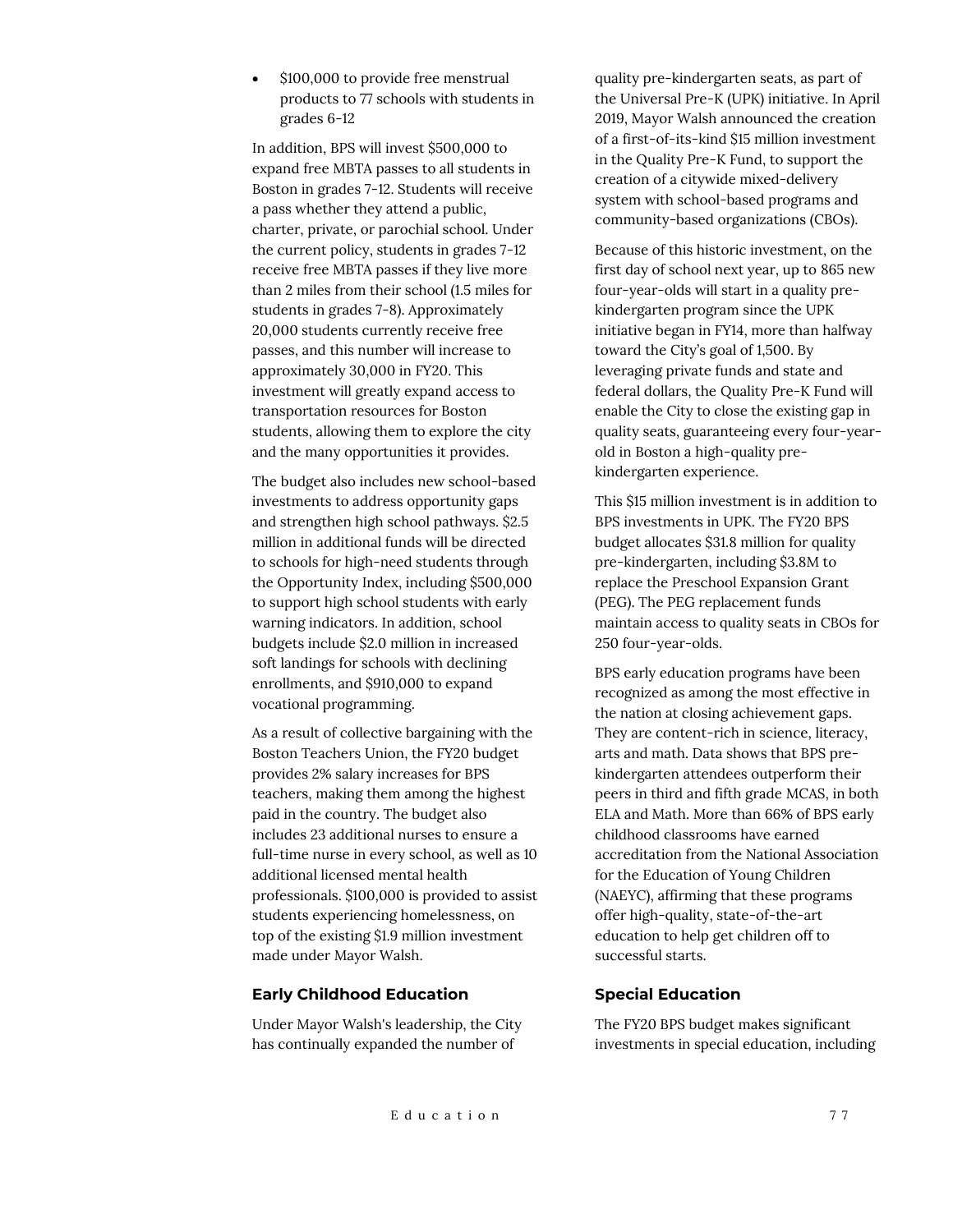90 new school-budgeted special education teachers and paraprofessionals. The special education budget totals \$270 million in FY20, an increase of \$19.8 million or 7.9% from FY19 adopted. The special education budget accounts for approximately 23% of the total BPS budget and supports the over 11,000 students with disabilities, or 20% of the BPS student population.

The FY20 budget includes \$673,000 in new funding to support students with autism through the Applied Behavior Analysis (ABA) program. 1 in 39 BPS students has autism as a primary disability, a higher rate than the national average, and the rate continues to grow. To meet increased need, BPS will add 7 new ABA specialists and 1 new ABA program director, as well as ABA-licensed contractors to provide additional services. The FY20 budget will also add 4 clerks to support coordinators of special education and 1 administrator focused on special education school supports.

In addition to mainstream or substantially separate placements in the district, BPS is responsible for the educational services of approximately 509 special education students in out-of-district placements. BPS has seen an increase in the number of highneed students and DCF-involved students placed in group homes who require private placement. BPS is fully or partly responsible for paying for services for most of these students, at a total projected cost of \$40.4 million in FY20. Some of the costs for these services will be reimbursed by Circuit Breaker. Tuition rates are established by the Commonwealth of Massachusetts Rate Setting Commission.

BPS is also responsible for providing education services to student with IEPs in private placements. The number of students is expected to grow to 250 in FY20, an increase of 50 students over FY19. To better support these students, the FY20 budget includes a \$577,000 investment to establish a proportionate share team responsible for conducting IEP meetings

and evaluations, comprised of 2 new coordinators and 4 new related service providers.

## **Bilingual Education**

The Bilingual/Sheltered English Immersion budget totals \$94.9 million in FY20, an increase of \$9.0 million or 10.4% from FY19 adopted. Approximately 33% of BPS students have an ELL designation. Currently, English Learning students within the district speak more than 71 different languages.

# **BPS Enrollment**

Student enrollment is the foundation of the BPS budget. The preliminary stage of the budget process involves enrollment projections for each program, grade, and school, which are based on historic trends and current data. The projected enrollment at each school for the upcoming school year determines the allocation of resources at the school level through the weighted student funding formula. The FY20 budget development process continued the work done for FY19 to use data more rigorously and collaborate between school leaders and BPS Finance to develop accurate enrollment projections.

In FY20, the BPS projected budgeted enrollment is approximately 54,871. At the school level, BPS has seen some shifts in enrollment. BPS gives parents a voice in where their child attends schools, which causes shifts from year to year. The BPS School Committee has also supported school communities that have requested to expand grades in recent years, which has led to shifts in enrollment.

# **Weighted Student Funding**

Weighted Student Funding (WSF) ensures resource equity for all students no matter the school they attend. The weighted student funding model creates a baseline per-student funding amount and then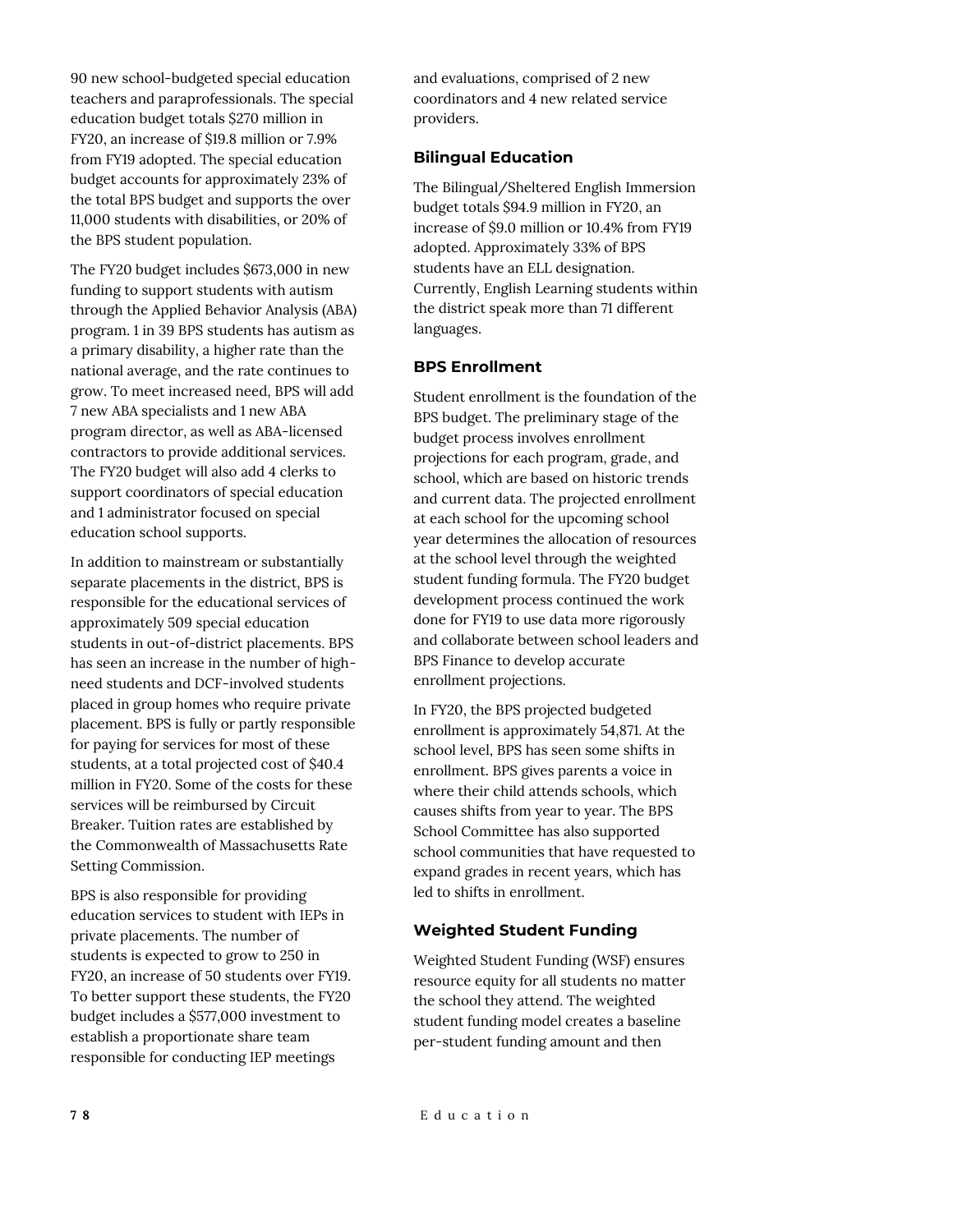adjusts the amount depending on individual student need. For example, students whose family income is at or below the poverty level will receive additional funding in the formula. Other need-based weights include students with disabilities, English Language Learners (ELL), and vocational education students. A school's budget is calculated by adding the individual funding amounts for every student projected to attend that school in the fall. Additionally, each school also receives a foundation budget to support essential staff.

For FY20, the ninth year using the WSF formula, BPS continues to refine this needbased method of funding. Student-based allocation models are the standard for transparent and equitable school budgeting. Such models allow dollars to follow students, and those dollars are weighted based on student need. BPS's highest-need students receive more resources through the weighted student funding structure.

When enrollment declines at a school, the central office works closely with the school to appropriately adjust staffing. Particular care is made through this process to make classrooms full so that they are affordable to schools. There are safeguards in place to assist schools with declines in enrollment, including sustainability allocations and soft landings, as well as other reserves that are used throughout the budgeting process.

In FY20, the district increased WSF funding to \$517.6 million. WSF is only one component of schools' funding; total school funding will rise by \$37.6 million in FY20.

BPS's FY20 budget includes a series of substantial supports on top of WSF that differentially serve the district's highest need students. In addition to FY19 investments for students experiencing homelessness, high-need students, and low-performing schools, BPS is investing additional funding in school budgets for

high-need students, low-performing schools, and vocational education.

#### **The Opportunity Index**

FY20 is the second year that BPS will be using the Opportunity Index (OI) as part of WSF. The OI is an innovative tool that quantifies differences in experiences, opportunities, and need between students, allowing BPS to allocate resources more equitably. The OI is a composite index that incorporates a range of data representing factors that are outside of the schools' control, yet are predictive of students' academic outcomes. By rolling multiple measures into a single, more accessible metric ranging from 0.01 to 0.99, BPS is better equipped to direct resources and supports to the schools and students who need them most.

In FY20, BPS is making a number of changes to the OI model based on community feedback. In addition to alterations to existing variables, changes include the addition of three new variables: how often a student has moved, whether a student lives in public housing, and whether a student is a recent immigrant. The FY20 budget includes a \$2.5 million investment through the OI to support high-need students.

BPS will continue to use the OI for the allocation of two central sources of funding in FY20: School Support Funds, which support schools' academic priorities, and the Partnership Fund, which enables schools to partner with community nonprofit organizations. Funding is allocated based on student enrollment and level of need. In FY20, \$5 million in unrestricted School Support Funds will be awarded to schools with an OI score greater than or equal to 0.35, a \$2 million increase from the FY19 adopted budget. \$6 million from the Partnership Fund will be awarded to schools with an OI score greater than or equal to 0.56.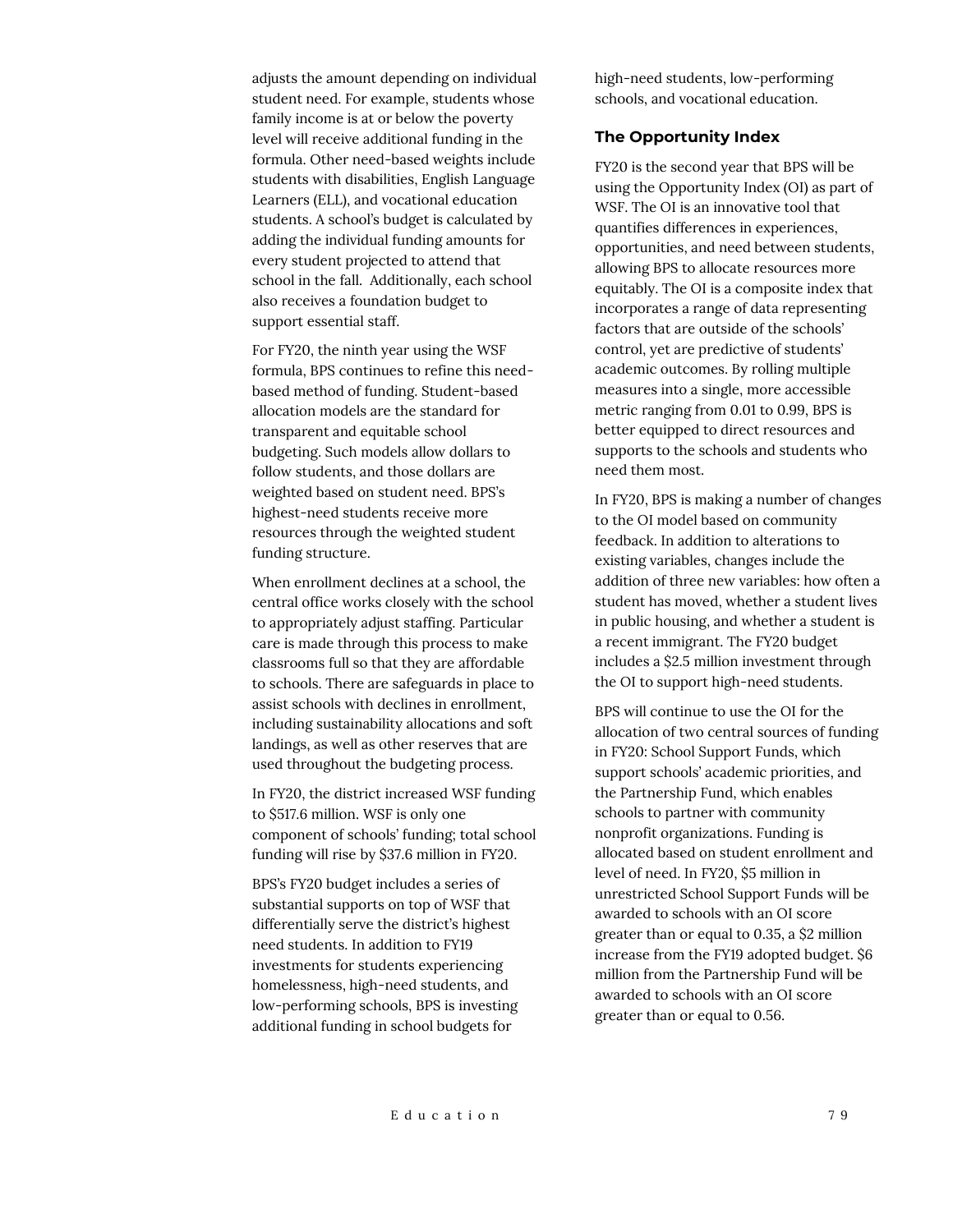# **EXTERNAL FUNDS**

External funds are provided directly to BPS through formula grants (entitlements), competitive grants, reimbursement accounts, and other grants, primarily from state and federal sources. These external funds are critical to the success of the district, but have decreased to 10.4% of total funding in FY20 from 17% in FY12 (Figure 1). Decreased external funding was identified as a challenge to BPS's long-term financial stability in the Long-Term Financial Plan. In recent years, the BPS budget has relied on the increased City appropriation to help absorb these decreases.



## *Figure 1 External Funds as % of Total Funds FY12-18 Actuals, FY19 Budget, FY20 Projected*

One of the largest sources of federal revenue for BPS is the Title I entitlement grant. BPS will receive \$39.4 million in Title I revenue in FY20. The grant's purpose is to improve the academic achievement of disadvantaged students by ensuring that all students have an equal opportunity to obtain a high-quality education. The grant

provides direct funds to schools with higher levels of poverty.

BPS receives two external revenue sources to fund the district's comprehensive special education program. Through Circuit Breaker reimbursements, the Commonwealth shares the cost of educating students with disabilities once the cost to educate those students exceeds a threshold amount. BPS has budgeted approximately \$17.4 million in Circuit Breaker revenue in FY20. Additionally, funds provided through the federal Individuals with Disabilities Education Act (IDEA) grant enable the district to provide special education services in the least restrictive environment possible for children with disabilities ages three through twenty-one, and to provide early intervention services for children from birth through age two. BPS will receive \$17.5 million in IDEA funds in FY20.

# **School Improvement Grants**

BPS will receive \$1.3 million in School Improvement Grants from the Commonwealth in FY20 to support the Grew, Brighton, Excel, and Dever. This funding is provided to the lowest performing schools in BPS, also known as turnaround schools, to extend the instructional day, increase professional development, and provide other supports.

As School Improvement Grants end for each school as they exit turnaround, the district has shifted these activities to the operating budget to continue the work of turning around low-performing schools. The FY20 budget includes \$1.1 million in funding to transition the Channing, Grew, Winthrop, Madison Park, and English schools, where previous School Improvement Grants have ended or funding is tapering.

Going forward from FY20, the Commonwealth will have less funding available to support schools in turnaround.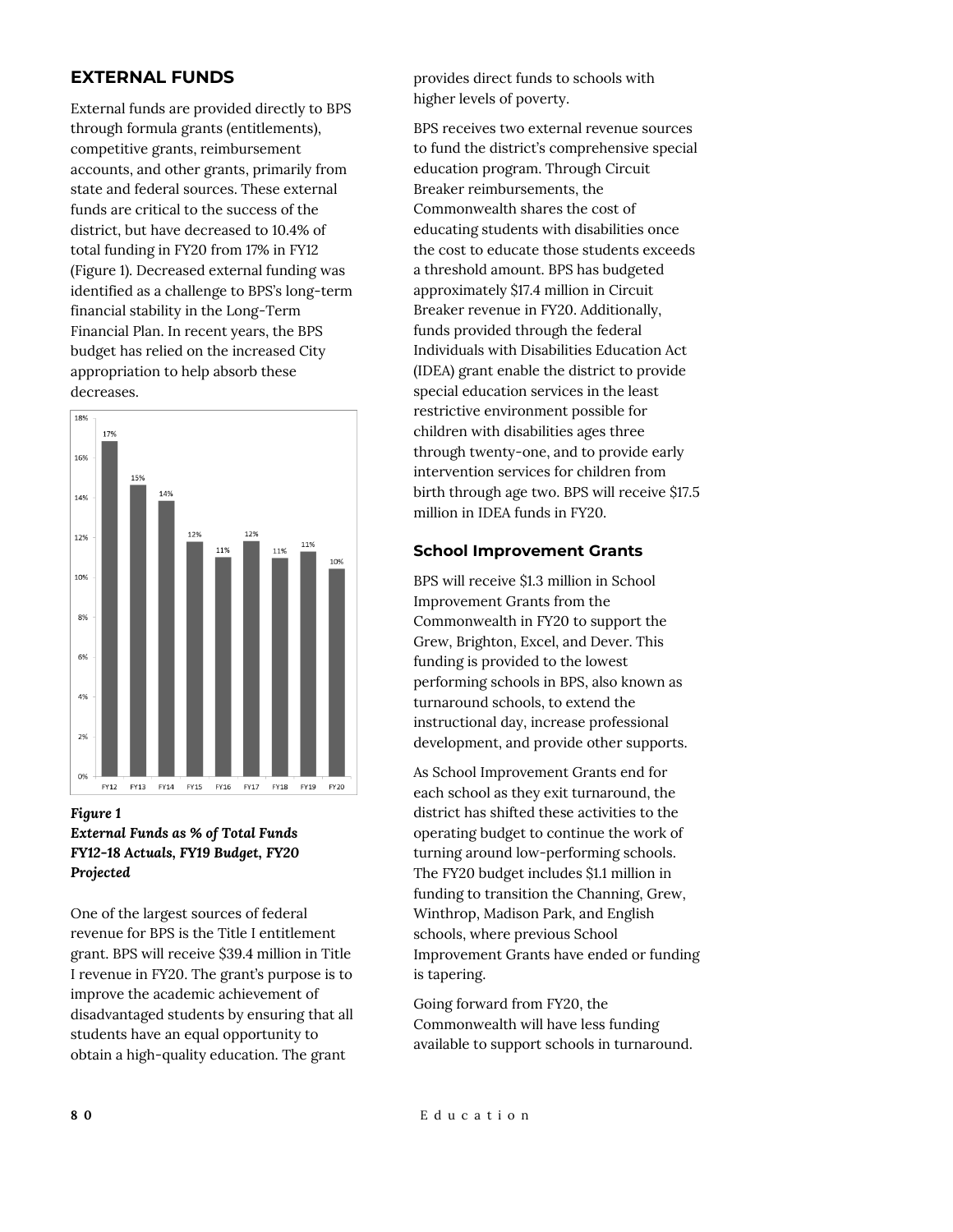In order to ensure that these schools have sufficient support despite the lack of state funding, BPS is investing \$750,000 to support twelve schools implementing DESE-required comprehensive improvement plans.

# **PERFORMANCE**

BPS is committed to using data to improve school performance and provide the best education to students.

The Performance Meter is a critical step in establishing a performance management culture within the district, and will allow BPS to identify the most effective supports for schools. The Performance Meter tracks 15 key performance indicators concentrated on the achievement gap, early literacy, proficiency of certain age groups in specific subjects, and college and career readiness. The use of authentic evidence and data will allow BPS to continue to close opportunity and achievement gaps.

### **Graduation Rates**

BPS has been evaluating its progress towards academic goals using measurable outcomes for several years. The district has seen positive gains in several performance metrics, including increases in graduation rates. The overall four-year graduation rate for the BPS class of 2018 was 75.1%. This represents a 2.4% increase over the 2017 rate. The BPS high school graduation rate has increased each year since the 2006-2007 school year, when the graduation rate was 57.9%. The 2018 graduation rate is the highest ever recorded by BPS.

Additionally, eleven Boston high schools achieved graduation rates of 80% or above: Edward M. Kennedy Academy for Health Careers, Boston Latin School, John D. O'Bryant School of Mathematics and Science, Boston Latin Academy, New Mission High School, Mary K. Lyon High

School, Fenway High School, Another Course to College, TechBoston Academy, Excel High School, and Boston Arts Academy.

### **Dropout Rate**

BPS has cut the dropout rate by 30% over the past ten years, from 7.2% in 2008 to 5.4% in 2018, with a decrease of more than 450 students dropping out annually over that period.

According to state guidelines, students in grades 6-12 are counted as dropouts if they leave school during the year for any reason other than transfer, graduation, death, or expulsion with an option to return.

# **Accountability Results**

The Massachusetts Department of Elementary and Secondary Education (DESE) implemented a new accountability system in the fall of 2018, which determines schools' need for assistance or intervention based on a set of accountability indicators including student growth, graduation rate, and chronic absenteeism.

In 2018, DESE singled out the Manning and the Winship as schools of recognition. Twenty-one schools were classified as meeting targets, and twenty-nine were classified as partially meeting targets. BPS met English language arts targets for all students in grades 3-8, and many schools showed strong progress against targets.

Boston has a track record of leading struggling schools to success, and the City will continue to work with state and community partners to make more improvements in our schools across the board.

# **BUILDBPS**

In FY18, Mayor Walsh announced BuildBPS, a \$1 billion investment to modernize Boston's public school infrastructure. Through a dedication of City capital funds and a strong working relationship with the